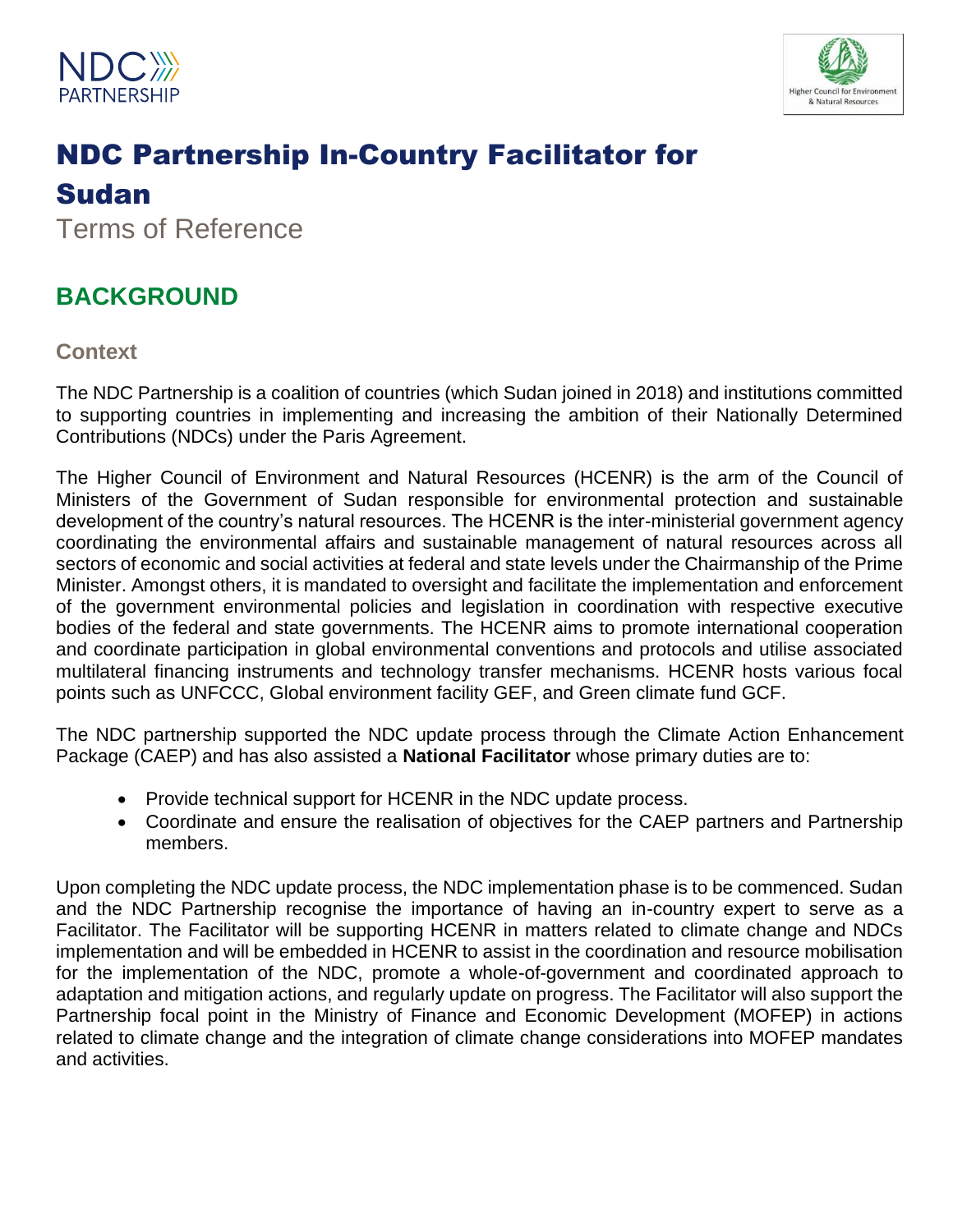## **Facilitation Model**

The Facilitator will be reporting to the Partnership's Focal Point in the Higher Council for Environment and Natural Resources (HCENR) and the NDC Partnership Support Unit regularly and will coordinate closely with other line Ministries and other embedded specialists supporting Sudan in climate change issues.

## **ROLES AND RESPONSIBILITIES**

The role of the Facilitator is to support the Government in engaging, coordinating, facilitating and mobilising actors and resources for the implementation of Sudan's NDC. The Facilitator's support to Sudan will be focused on two broad components.

#### **Component I: NDC Implementation - Coordination and Institutional support**

The NDC In-country Facilitator will support the mobilisation and coordination of Government institutions and partners to support the implementation of the revised NDC priorities and will provide regular updates on progress.

| <b>Specific Tasks</b> |  |
|-----------------------|--|
|-----------------------|--|

| <b>Activities</b>                                                                                                                                                                                | <b>Deliverables</b>                                                                                                                                      |
|--------------------------------------------------------------------------------------------------------------------------------------------------------------------------------------------------|----------------------------------------------------------------------------------------------------------------------------------------------------------|
| With guidance from the Focal Points, and<br>support from NDC Partnership Support Unit,<br>Support HCENR in developing an<br>implementation plan                                                  | Sudan NDC Implementation Plan and<br>Narrative Document drafted and endorsed                                                                             |
| Migration of the NDC Implementation Plan to<br>Sudan's online platform for ease of access,<br>update and navigation                                                                              | Sudan NDC Implementation Plan<br>accessible in the NDC Partnership online<br>platform                                                                    |
| With guidance from the Focal Point, and<br>support from NDC Partnership Support Unit,<br>share the NDC Implementation Plan with<br>Partners to map support and mobilise<br>additional support    | Partners (partnership members and non-<br>members) aligned their support and<br>commitments against Sudan's priorities in<br>the NDC Implementation Plan |
| Regular follow-ups with partners and donors<br>that pledge support to Sudan's NDC<br>Implementation and support to the design of<br>concept notes, ToRs and other resource<br>mobilisation tools | Sudan accessed Technical Assistance<br>and other resources from Partners to<br>advance climate action                                                    |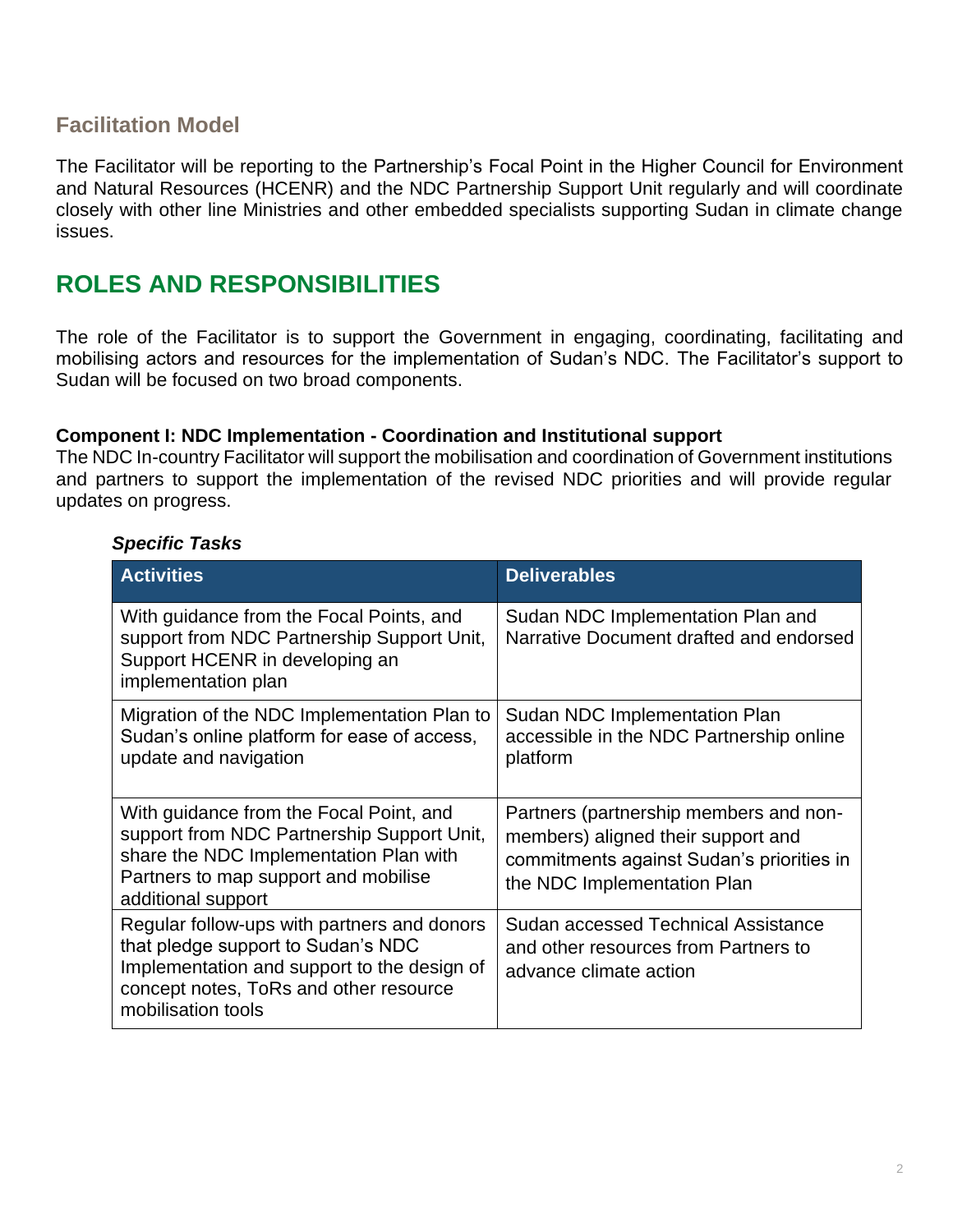| <b>Activities</b>                                                                                                                                                                                                                                                                                                                                                                                                                      | <b>Deliverables</b>                                                                                                                                                                                                                                    |
|----------------------------------------------------------------------------------------------------------------------------------------------------------------------------------------------------------------------------------------------------------------------------------------------------------------------------------------------------------------------------------------------------------------------------------------|--------------------------------------------------------------------------------------------------------------------------------------------------------------------------------------------------------------------------------------------------------|
| Support Government focal points in tracking<br>the progress of implementation of the NDC<br>Implementation Plan in collaboration with the<br>other government focal point institutions,<br>including NDC sector line ministries and<br><b>Implementation Partners</b>                                                                                                                                                                  | Agreed mechanisms on tracking progress<br>and reporting of the implementation of the<br>NDC Implementation Plan in collaboration<br>with implementing partners                                                                                         |
| Compile monthly, quarterly, and annual<br>country update reports on the<br>implementation of the NDC for internal and<br>external sharing                                                                                                                                                                                                                                                                                              | Quarterly Country Update reports on the<br>implementation of the NDC<br>Implementation Plan shared by the<br>Government to Partners, in addition to<br>monthly and annual internal reports                                                             |
| Facilitate internal coordination of NDC<br>Partnership focal points for effective NDC<br>implementation.                                                                                                                                                                                                                                                                                                                               | Participate in coordination platforms within<br>governments and development<br>partners, i.e. technical sub-committee of<br><b>HCENR</b> and Development Partners<br>coordination Platform - discussing the<br>progress of the NDC Implementation Plan |
| Periodically update the implementation<br>status of the various actions of the NDC<br>Implementation Plan, through reviews of<br>national, sub-national and sectoral policies,<br>legislation and plans to map priorities and<br>linkages to the NDC Mitigation and<br>Adaptation targeted actions, document<br>changes in operational context and identify<br>gaps, strategies and actions necessary to<br>advance NDC implementation | Annual update of the NDC Implementation<br>status<br>Annual update of targeted assessments<br>as requested                                                                                                                                             |
| Popularise the NDC Implementation Plan<br>with various non-state actors - development<br>Partners coordination platforms and Private<br>sector platforms while leveraging and<br>mobilising their respective advantages in<br>support of the NDC Implementation Plan<br>actions                                                                                                                                                        | Donor coordination Platforms meeting<br>minutes – discussion of supporting NDC<br>implementation Plan<br>NGOs platforms meetings<br>Private Sector platforms meetings                                                                                  |
| Conduct ongoing capacity development (i.e.,<br>technical assistance and formal/informal on-<br>the-job training) of HCENR and line<br>ministries involved in the implementation of<br>the NDC                                                                                                                                                                                                                                          | Capacity<br>building<br>highlighting<br>plans<br>capacity<br>proposed<br>actions<br>gaps<br>and<br>implemented                                                                                                                                         |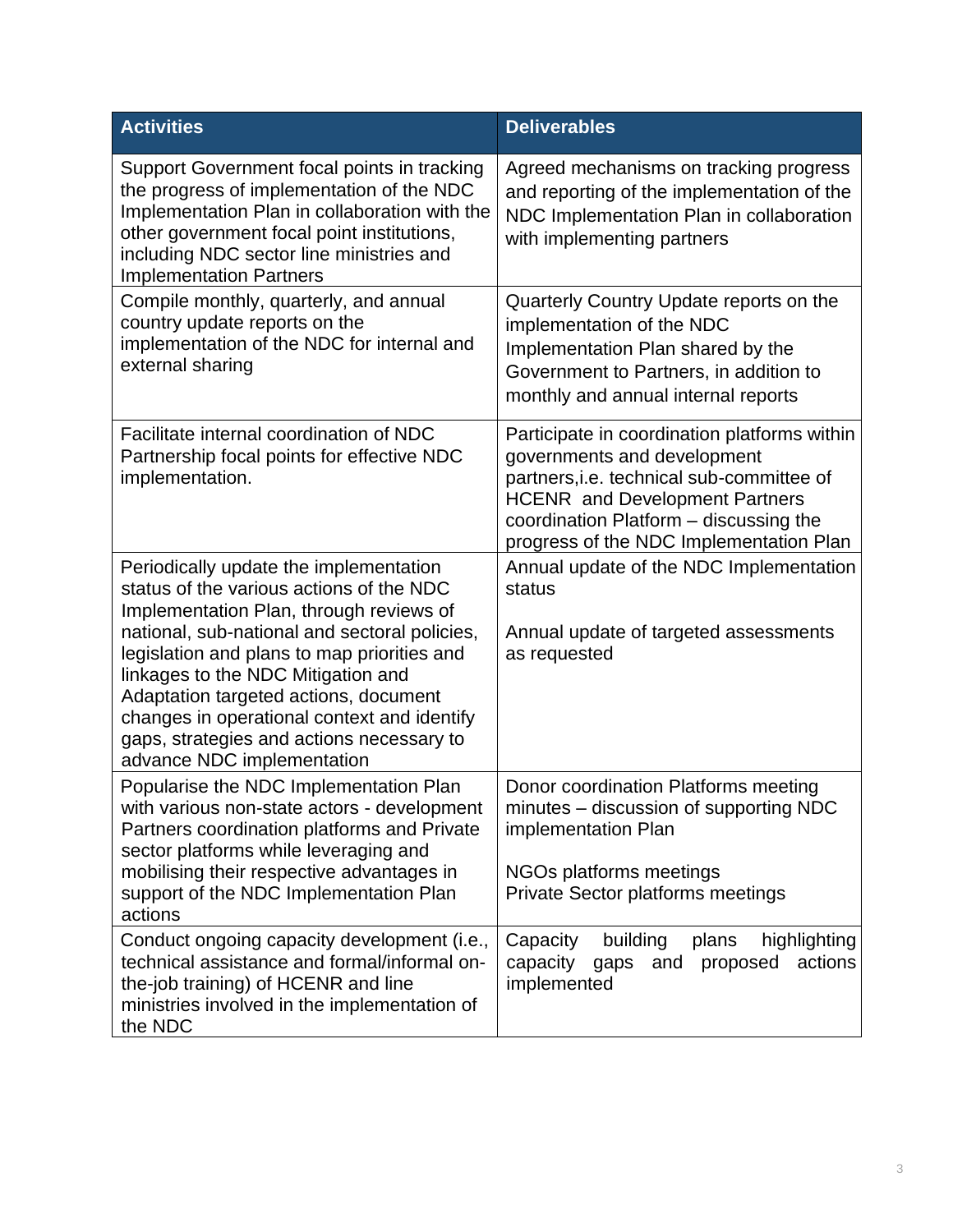| <b>Activities</b>                                                                                                                                                                                          | <b>Deliverables</b>                                                                                                                                    |
|------------------------------------------------------------------------------------------------------------------------------------------------------------------------------------------------------------|--------------------------------------------------------------------------------------------------------------------------------------------------------|
| Support HCENR and MOFEP to secure<br>technical assistance and coordinate<br>resource mobilisation in increasing access to<br>climate finance                                                               | Direct support and contribution to at least<br>two project proposals/concept notes for<br>mobilising resources<br>NDC<br>to<br>implementation per year |
| Support HCENR to secure technical<br>assistance in mainstreaming gender and<br>climate change actions, specifically in the<br>NDC planning and implementation and<br>tracking of gender-responsive actions | Government securing TA across sectors<br>to mainstream gender and climate actions<br>in their sector plans                                             |
| Support Government to foster state and local<br>governments engagement and the whole of<br>society approach while implementing climate<br>actions                                                          | Number of state and local governments<br>planning and allocating budgets to NDCs<br>targets                                                            |

### **Component II: Knowledge and Learning and Communications**:

The NDC in-country Facilitator will work closely with the knowledge and learning teams of NDC Partnership SU in generating lessons and stories of change and organising learning events.

#### *Specific Tasks*

| <b>Activities</b>                                                                                                                                                                                                                                                                                     | <b>Deliverables</b>                                                                                                                  |
|-------------------------------------------------------------------------------------------------------------------------------------------------------------------------------------------------------------------------------------------------------------------------------------------------------|--------------------------------------------------------------------------------------------------------------------------------------|
| Liaise with the NDC Partnership Support<br>Unit for vertical (national / regional / global)<br>information-sharing, including both<br>contributing to and accessing knowledge<br>products                                                                                                             | Knowledge products such as blogs,<br>insight briefs, and others highlighting<br>Sudan's best practices and<br>implementation stories |
| Work with Focal Points in identifying and<br>disseminating information on best practices<br>and stories of change                                                                                                                                                                                     | At least one story of change per year                                                                                                |
| Support HCENR in organising platforms<br>(workshops and meetings) aimed at<br>engaging all relevant stakeholders, including<br>development partners that are not NDC<br>Partnership members and facilitation of<br>annual stop and reflect exercises on the<br>NDC Implementation Plan implementation | National workshops conducted<br>One "stop and reflect" workshop per year                                                             |

## **Timeframe and Duty Station**

This is a full- time position based in Khartoum, Sudan for 12 months, with possible extension. The targeted start date is June/July 2022.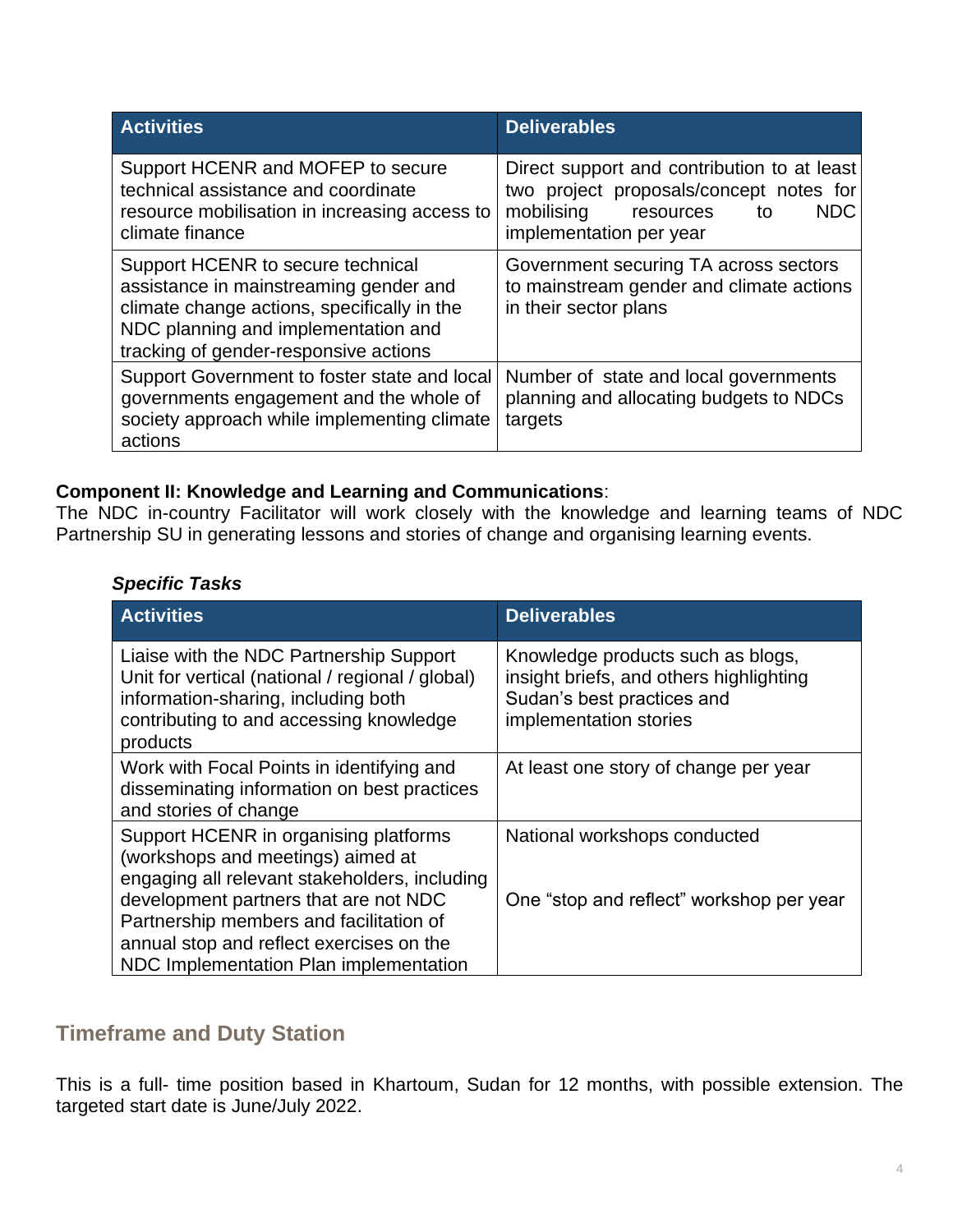## **Requirements**

### **Skills**

- Excellent communication and coordination skills, a good understanding of different interests and seeks conciliation and coordination of activities
- Meets goals and deadlines with quality and consistency.
- Works to deliver agreed goals, dealing with challenges in a constructive way.
- Assumes responsibility and works for target achievement, overcoming obstacles, setbacks and uncertainties.
- Excellent verbal and written communication in English.
- Uses resources, methods, partners and information effectively.
- Takes initiative and leads processes with a strong ability to quickly grasp new topics.
- Analyses complex technical materials (including data) and makes them concise and relevant.
- Introduces complex conceptual ideas in practical terms to others.
- Adapts communication to the specific public/audience.
- Build informal networks internally and externally and visualise them as part of the value creation process.
- Constantly looks for opportunities to learn and share.
- Demonstrates behaviors such as teamwork, knowledge sharing, and relationship maintenance.
- Encourages collaboration and improves performance, with ability to work in diverse cultural situations.

## **Qualifications**

A Master's Degree in Climate Change, Public Policy, Environmental Sciences, Land Use Planning, Project Management or other fields related to the portfolio.

## **Professional Experience**

At least ten years of experience in public, private or third sector institutions with a special focus on:

- Coordination and articulation of different stakeholders
- Preparation and implementation of multi-stakeholder work plans
- Monitoring and project evaluation and project management, including results-based management
- Experience in multilateral and national governance and processes related to climate change and Nationally Determined Contributions (NDCs) in Sudan
- In-depth knowledge of Sudan context of national plans, strategies and policies related to climate change is required and experience of other national contexts is desirable
- Experience working with the Higher Council for Environment and Natural Resources, NDC revision and implementation in Sudan will be a differential